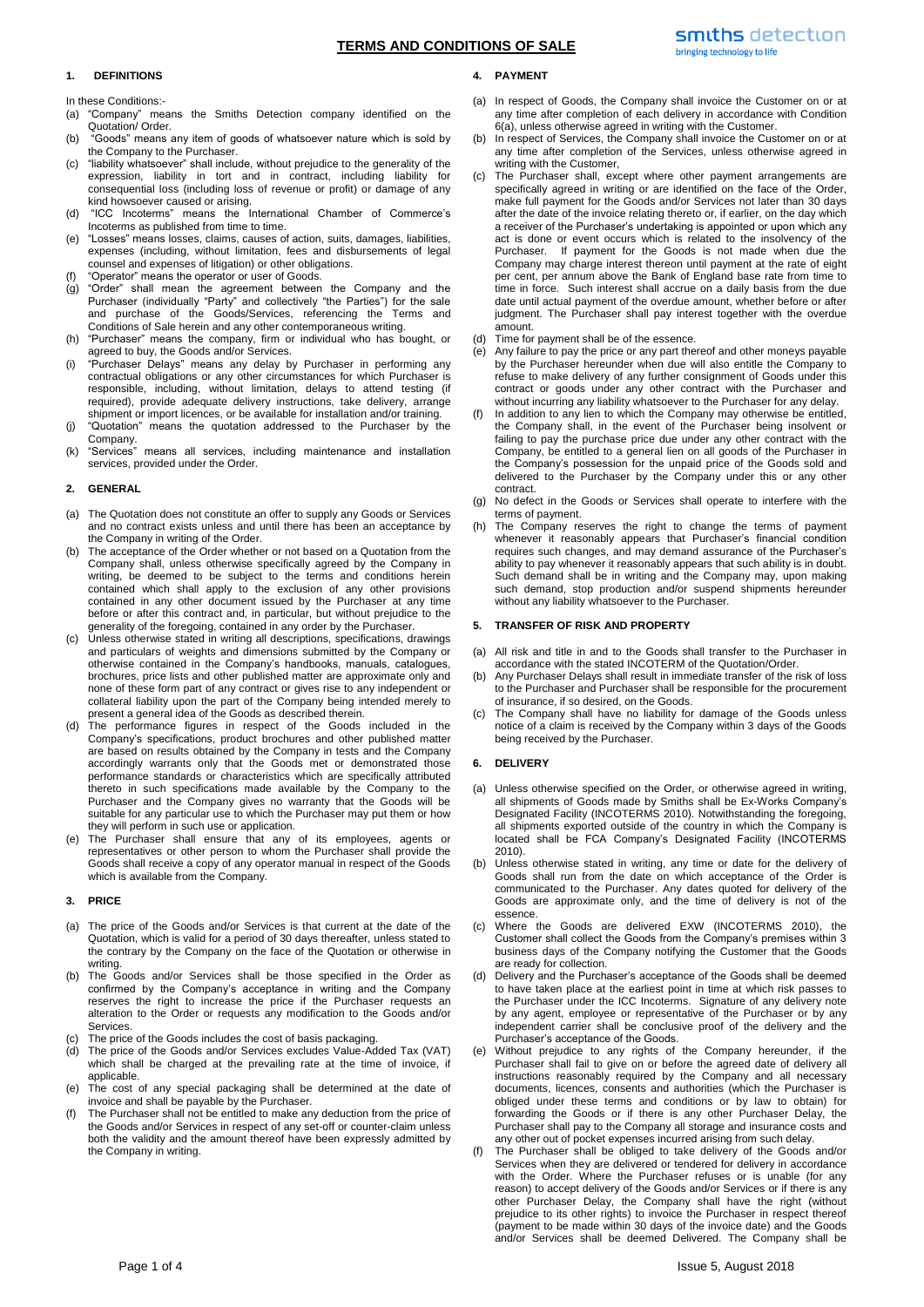entitled to invoice the Purchaser for the reasonable costs of re-delivery, storage and all other handling costs arising directly or indirectly therefrom and the Purchaser shall make payment to the Company within 30 days of the invoice date.

- (g) Purchaser Delays shall be considered excusable delays for the Company and result in a corresponding automatic extension of any agreed upon time for the performance of the Company's obligations under this Order. The Company shall not be liable to the Purchaser under any circumstances whatsoever for any penalty, damage or loss resulting directly or indirectly from any Purchaser Delays.
- The Company shall be entitled to make partial deliveries by instalments and (where the Company has agreed to be responsible for delivery of the Goods to the Customer) to determine the route and manner of delivery of the Goods and shall be deemed to have the Purchaser's authority to make such contract with any carrier as the Company may deem reasonable. If the route involves sea transit the Company shall not be obliged to give the Purchaser any notice.
- (i) The Company may deliver the Goods by instalments, which shall be invoiced and paid for separately. Where delivery of the Goods is made in instalments, each instalment shall be construed as constituting a separate agreement to which all the provisions of these conditions shall (with any necessary alterations) apply. Any delay in or defect in an instalment shall not entitled the Purchaser to cancel any other instalment.
- In the event of any delay in delivery or installation whether attributable to cause outside the Company's control or not the Company shall be under no liability whatsoever to the Purchaser.

# **7. PRODUCT WARRANTY**

- (a) The Company warrants the Goods supplied by it against defective materials and defective workmanship for a period of twelve months from the date of delivery or deemed delivery (see condition 6 (f) above) provided the Purchaser notifies the Company in writing of any alleged defect within 30 days of its discovery. Under this product warranty the Company will make good any defect by repair or replacement within a reasonable period of time if, in the opinion of the Company, the defect constitutes a breach of this product warranty. Purchaser shall not have the right to engage a third party to complete repairs or provide replacement parts.
- (b) Any parts so repaired or replaced free of charge under this product warranty will be subject to a product warranty on the same terms as this product warranty for the remaining initial warranty period.
- (c) No claim will be met by the Company under this product warranty arising out of fair wear and tear or if the Goods have been incorrectly fitted, misused, kept in storage or immobilised for one year or more, subjected to neglect or abnormal conditions or involved in any accident or any attempt to repair, replace or modify has been made without the authorization of the Company or if they have been in any way dealt with contrary to any oral or written instructions issued by the Company.
- (d) Equipment and parts that are consumed in normal operation are not covered by this product warranty.
- (e) Should these Conditions apply to a consumer transaction this Product Warranty shall not affect the statutory rights of the Purchaser.

## **8. SUPPLY OF SERVICES**

- (a) Any dates quoted for delivery of Services are approximate only, and the time shall not be of the essence for performance of Services.
- (b) The Purchaser shall provide the Supplier, its employees, agents, consultants and subcontractor with access to the Purchaser's premises and other facilities as reasonably required by the Supplier for the performance of the Services.
- (c) The Purchaser shall obtain and maintain all necessary licences, permissions and consents which may be required for the performance of the Services at the Purchaser's premises.
- (d) The Supplier shall have the right to make any changes to the Services which are necessary to comply with any applicable law or safety requirement.
- (e) The Company warrants that it shall use reasonable skill and care in the performance of the Services delivered under the Order. The Company does not represent or warrant that all equipment problems will be corrected or if corrected, corrected to the full satisfaction of Purchaser. The express warranty set forth in the first sentence of this provision shall be the only warranty given by the Company with respect to the Services provided. The Purchaser's exclusive remedy for breach of the express warranty set forth in this provision 8(e) shall be re-performance of the deficient Services within a reasonable period of time. Notice of a breach of this warranty must (i) specify in reasonable detail the nature of the claim, and (ii) be received within thirty (30) days from the last day of performance of the Services.

## **9. EXCLUSION OF LIABILITY**

- (a) The Purchaser is relying on its own skill and judgement in relation to the Goods supplied under this contract and the Company accepts no liability whatsoever for any knowledge it or its employees, agents or representatives may possess as to the purpose for which the Goods are supplied.
- (b) The Purchaser acknowledges that:
	- (i) The Goods are intended to be used as security screening equipment, in order to assist in the detection of illegal and/or hazardous materials;
	- (ii) The degree of success with which the Goods will fulfil their intended use is dependent on numerous factors, including without limitation the sophistication of efforts to conceal illegal and/or hazardous materials, the chemical identity and quantity of such materials, the

skill, diligence and qualifications of the Operator (where applicable) and environmental conditions; and

- (iii) No security screening equipment is capable of detecting every threat, and neither the Purchaser nor the Operator has any expectation that the Goods are capable of detecting, or that they will detect, all illegal and/or hazardous materials (this being the case whether the Goods are operated with or without Operator supervision, and regardless of the degree of diligence with which services of the Company, if any, are or have been performed).
- (c) The Company makes no guaranty or warranty as to the results that will be achieved through the use of the Goods and it is agreed that the sole responsibility for such results shall be borne by Purchaser.
- (d) The remedies provided in Condition 7 above shall be the Purchaser's sole remedy in respect of the Goods and all further remedies are hereby expressly excluded, to the extent permitted by the applicable law.
- **(e) Nothing in these terms shall exclude or limit the Company's liability for: (i) death or personal injury resulting from the Company's negligence; (ii) fraud or fraudulent misrepresentation; (iii) breach of the terms implied by section 12 of the Sale of Goods Act 1979; or (iv) any matter in respect of which it would be unlawful for the Company to exclude or restrict liability.**
- **(f) Subject to 9(e), neither the Company nor any of its affiliates shall be under any liability whatsoever to the Purchaser whether in contract, tort (including negligence), breach of statutory duty or otherwise, for any indirect or consequential loss, loss of profit, loss of revenue, loss of goodwill, damages resulting from substitute procurement, loss of use, loss of data, loss of savings, loss of business, or failure or delay in performance, even if the Company or its affiliates have been advised of the possibility of any such damages and whether or not arising out of any liability of the Purchaser to any other person).**
- **(g) To the extent permitted by the applicable law, all conditions, warranties or other terms whether express or implied, statutory or otherwise are hereby expressly excluded.**
- **(h) Subject to 9(e) and 9(f), the total aggregate liability of the Company and its affiliates resulting from any breach of contract, breach of a duty of care, breach of a statutory duty, product liability or otherwise howsoever caused or suffered shall be limited to the lower of: (i) the amount of the Order to which the Goods and/or Services relate or (ii) £500,000, and all conditions, warranties or other terms whether express or implied, statutory or otherwise, inconsistent with provisions of this Condition are hereby expressly excluded.**
- (i) All, if any, statements, recommendations and advice given by the Company or the Company's servants or agents to the Purchaser or its servants or agents as to any matter relating to the Goods are given without responsibility and shall not give rise to any liability whatsoever on the part of the Company and the Purchaser hereby represents and warrants to the Company that no representation has been made to it by or on behalf of the Company that has in any way induced the Purchaser to enter into the contract with the Company.
- (j) Should these Conditions apply to a consumer transaction the Purchaser's statutory rights shall not be affected by this Condition 9.

# **10. INDEMNITY**

To the fullest extent permitted by applicable law, the Purchaser shall indemnify the Company and its affiliates from and against any and all liabilities, costs, expenses, damages and losses suffered or incurred by the Company arising out of or in connection with: (i) any claim made against the Company by a third party arising out of or in connection with the provision of Services or the supply of the Goods, to the extent that such a claim arises out of the breach of contract, breach of statutory duty, negligence, or failure or delay in performance by Purchaser, its employees, agents or subcontractors: (ii) any claim made against Company by a third party for death, personal injury or damage to property arising from the Purchaser's use and/or operation of the Goods.

# **11. EXPORT CONTROLS**

- (a) Where the supply of the Goods is subject to an application for a clearance and/or export licence from any relevant governmental authority, the Purchaser shall provide in a timely manner all documentation that the Company may reasonably request in order to apply to the relevant government authorities for the relevant permissions. Any delay by the relevant governmental authorities shall be considered as a Force Majeure Event in accordance with Condition [20.](#page-3-0) In the event that any relevant government authority denies a clearance and/or export licence, the Company shall be entitled to terminate the Order at its sole discretion and without any liability whatsoever to the Purchaser.
- (b) The Purchaser acknowledges and agrees that the ultimate destination of the goods, technology, software, or services ("Products") sold hereunder is in the UK, unless otherwise stated in writing. The Purchaser shall not authorise or permit its employees, distributors, customers, brokers, freight forwarders, and/or agents to transfer, export, re-export, or import any of the Products to any person without complying with applicable export, import, and economic sanctions laws and regulations of the UK, the United States, the European Union, or any other applicable jurisdictions. The Purchaser agrees to notify the Company immediately if the Purchaser or the end-user (if not the Purchaser and known) is specifically or otherwise effectively listed on any relevant government restricted or prohibited parties lists, including the Denied Persons List, Entity List, Sectoral Sanctions Identifications List, or Specially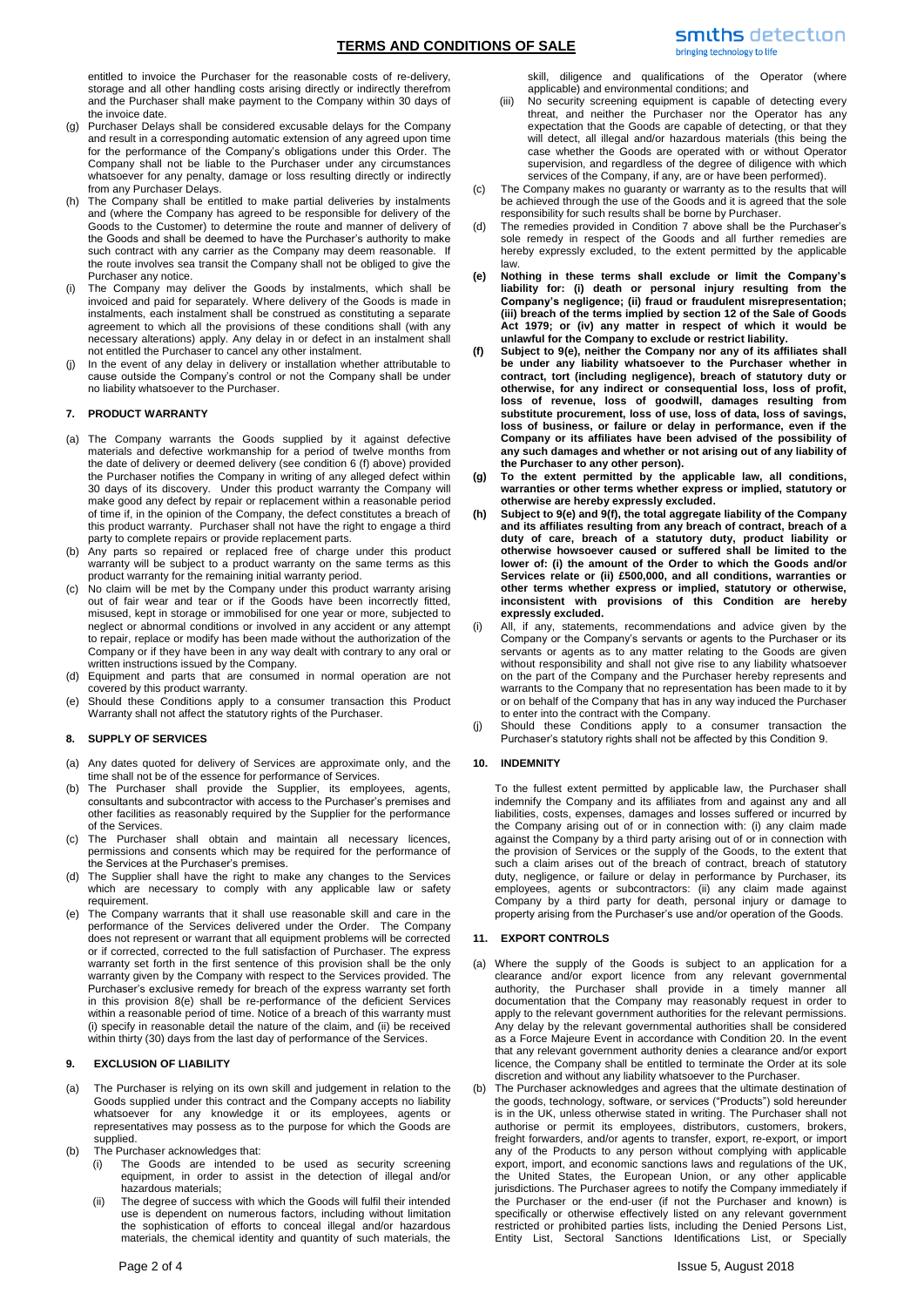# **TERMS AND CONDITIONS OF SALE**

Designated Nationals List, or if the export privileges of the Purchaser or any relevant third party whom the Purchaser will involve in this transaction (including its customer, if applicable), are otherwise denied, suspended or revoked in whole or in part by any relevant government authority. The Purchaser shall ensure that the Products are not used in relation to chemical, biological or nuclear weapons, or missiles capable of delivering such weapons. The Purchaser shall indemnify the Company against any and all direct, indirect and punitive damages, loss, costs (including attorney's fees and costs) and other liability arising from claims resulting from the Purchaser's breach of this clause.

# **12. INTELLECTUAL PROPERTY RIGHTS**

In the event of any claim being made or action being brought or threatened in respect of infringement of patents, copyright, trade marks, trade names, registered designs or any other intellectual property rights in respect of the Goods the Purchaser will make no admission in respect thereof and will notify the Company thereof forthwith and the Company shall be entitled to conduct all negotiations and take all necessary proceedings to dispute the same in its own name and in the name of the Purchaser and the conduct of all proceedings and negotiations shall be completely at the discretion of the Company. In such event the Purchaser will execute all such documents and do all such things and render all such assistance to the Company as the Company shall require. The Purchaser shall indemnify the Company against all costs, expenses, loss or damage incurred by the Company in respect of any claim being made or action brought or threatened as a result of work done in relation to the Goods by the Company in accordance with the Purchaser's specification or by the use to which the Goods are put by the Purchaser where such use is not in accordance with the purpose for which the Goods are designed.

# **13. SUB-CONTRACTS**

The Company reserves the right to sub-contract the performance of the contract or any part thereof.

## **14. ASSIGNMENT**

The Purchaser shall not assign or transfer or purport to assign or transfer any contract to which these Conditions apply or the benefit thereof to any other person whatsoever without the consent of the Company.

## **15. SALES BY THE PURCHASER**

The Purchaser undertakes to the Company that in respect of any sales of the Goods the Purchaser shall:-

- (a) maintain a record of all such sales, including dates, the names and addresses of the Purchaser's customers and product references and numbers and provide such details to the Company within 30 days of the Company's written request;
- (b) submit to the Company all complaints relating to the Goods together with all available evidence and other information relating thereto and forward to the Company for examination if necessary the Goods in respect of which complaints are made together with full identification of such Goods including product references and numbers. In the event of any dispute arising between the Purchaser and any third party in relation to the quality or characteristics of any of the Goods sold by the Purchaser, the Purchaser shall inform the Company immediately of such dispute. The Purchaser shall not admit liability or do anything which might be construed as an admission of liability nor take any proceedings in respect of, or compromise, such dispute;
- (c) provide all customers with the specification and the operator manual and (where the customer requests) service manual relating to the relevant Goods and make it clear to customers that training and service support are available directly from the Company and pass on to the Company any resultant requests;
- (d) give effect to the Company's current Conditions of Sale when selling the Goods and shall not, and shall procure that none of its employees, agents or representatives shall make any representation or statement in relation to the goods which is not contained in the Company's current Conditions of Sale;
- (e) comply with all applicable export control laws, regulations and orders; and
- indemnify the Company against all costs, expenses, loss or damage incurred by the Company as a result of any breach by the Purchaser or any of its employees, agents or representatives of any of the provisions of this Condition.

# **16. CONFIDENTIALITY**

The Parties agree that, in the course of performance of the contract to which these Conditions apply, it may be necessary and desirable for them to exchange confidential information. For example, all updates, repairs, replacements, fixes, modifications, and other changes to the Goods shall be considered the Company's proprietary information. To accomplish this confidentiality, the parties agree as follows: Purchaser shall not disclose confidential information of the Company to any person outside its employ, except when authorized by the Company. Purchaser shall use the same level of care in preserving the confidential nature of the confidential information as it uses to protect its own confidential information but not less than reasonable care. Purchaser shall use the Goods only for the purpose contemplated by the parties at the time of sale, and for no other purpose. Purchaser shall not: (a) reverse engineer, disassemble (except to the extent applicable laws specifically prohibit such restriction), or decompile

the Goods or any portion thereof; or (b) allow or assist any third party to perform any of the foregoing.

### **17. RETURN OF GOODS**

- (a) No return of Goods for purposes of the Product Warranty or where return is otherwise expressly permitted under the Order shall be accepted by Company without a Return Material Authorization ("RMA") number, which may be issued by the Company in its sole discretion, and receipt of a duly completed Customer Declaration in the Company's designated format in respect of exposure of the Goods to hazards which is available at [http://www.smithsdetection.com/UK\\_terms\\_conditions.php.](http://www.smithsdetection.com/UK_terms_conditions.php) All Goods for return shall be returned freight prepaid in the manner specified in the RMA. If returned Goods are claimed to be defective, a complete description of the nature of the defect must be included with the returned Goods. Goods not eligible for return shall be returned to Purchaser, freight collect.
- (b) The Purchaser agrees to defend, indemnify and hold the Company, its affiliates and its and their respective officers, partners, directors, employees, agents, successors, and assigns harmless from all , Losses and threatened Losses arising out of or in connection with the exposure of the product to hazardous materials, regardless of whether or not: (i) the exposure to hazardous materials was caused by or within the control of the Purchaser; (ii) the Company was aware of such exposure; and (iii) any negligence or other fault of the Company contributed to, or is alleged to have contributed to, the Loss, except and only to the extent such Loss was adjudicated to be caused by the wilful misconduct or gross negligence of the Company.

# **18. GOVERNING LAW AND JURISDICTION**

These Terms and Conditions of Sale (and any non-contractual obligations arising in respect of them) shall be governed by and construed in accordance with the laws of England and Wales. The Courts of England and Wales shall have exclusive jurisdiction to settle any dispute or claim arising out of or in connection with these Terms and Conditions of Sale (including non-contractual disputes and claims).

#### **19. CHANGES AND TERMINATION**

- (a) Company shall have the right, in its sole discretion, to terminate the Order if the Purchaser:
	- (i) is unable to pay its debts generally as and when they become due;
	- (ii) is the subject of a legal process declaring it insolvent, or a petition is filed, a notice is given, a resolution is passed or an order is made in connection with the winding up of the Purchaser, or an application is made to court, or an order is made for the appointment of an administrator, or a notice of intention to appoint an administrator is given;
	- (iii) suspends, ceases or threatens to cease carrying on all or substantially the whole of its business;
	- (iv) commits any breach of the Order which is (a) incapable of remedy (as reasonably determined by the Company); or (b) not remedied within 14 days of the date of the breach.
- (b) On termination of the Order for any reason, the Purchaser shall immediately pay to the Company all of the Company's outstanding unpaid invoices, and in respect of Goods and/or Services supplied for which no invoice has been submitted, the Company shall submit an invoice which shall be payable by the Purchaser immediately on receipt. The accrued rights and remedies of the Company at termination shall not be affected, including the right to claim damages in respect of any breach which existed at or before the date of termination.
- The Purchaser may make a written request for amendment or modification of the Order. If a request for amendment or modification is accepted by the Company, and any changes cause an increase or decrease in the cost of, or the time required for, the performance of any work under the Order an equitable adjustment shall be made in the price or delivery schedule, or both, and the Order shall be modified in writing accordingly. Wherever the cost of property made obsolete as a result of the change is included in the price adjustment, Purchaser shall have the right to prescribe the manner of disposition of such property.
- (d) The Purchaser is not entitled to cancel or terminate the Order without the Company's prior written approval, which shall be entirely at the Company's sole discretion. If Purchaser's written request for termination is accepted by the Company, equitable provision shall be made to the Company for a recoupment of all costs incurred under the Order and for reasonable overhead and profit based on time and costs expended. The Order shall continue in effect until such time as payment is received
- If the Purchaser fails to take delivery of the Goods and such failure continues for a period of more than one month beyond the agreed delivery date, the Company may treat such failure as a request of termination of the Order and dispose of the Goods as it sees fit. In such event, the Company shall be entitled to recover all costs incurred under the Order and for reasonable overhead and profit based on time and costs expended.
- If the Order refers to or contains separately priced line items for training and/or other Services, the Purchaser shall forfeit any related advance payment(s), or where no advance payment has been made, be charged a cancellation fee of not less than 30% of the relevant line item price in the event that the Purchaser cancels such Services.